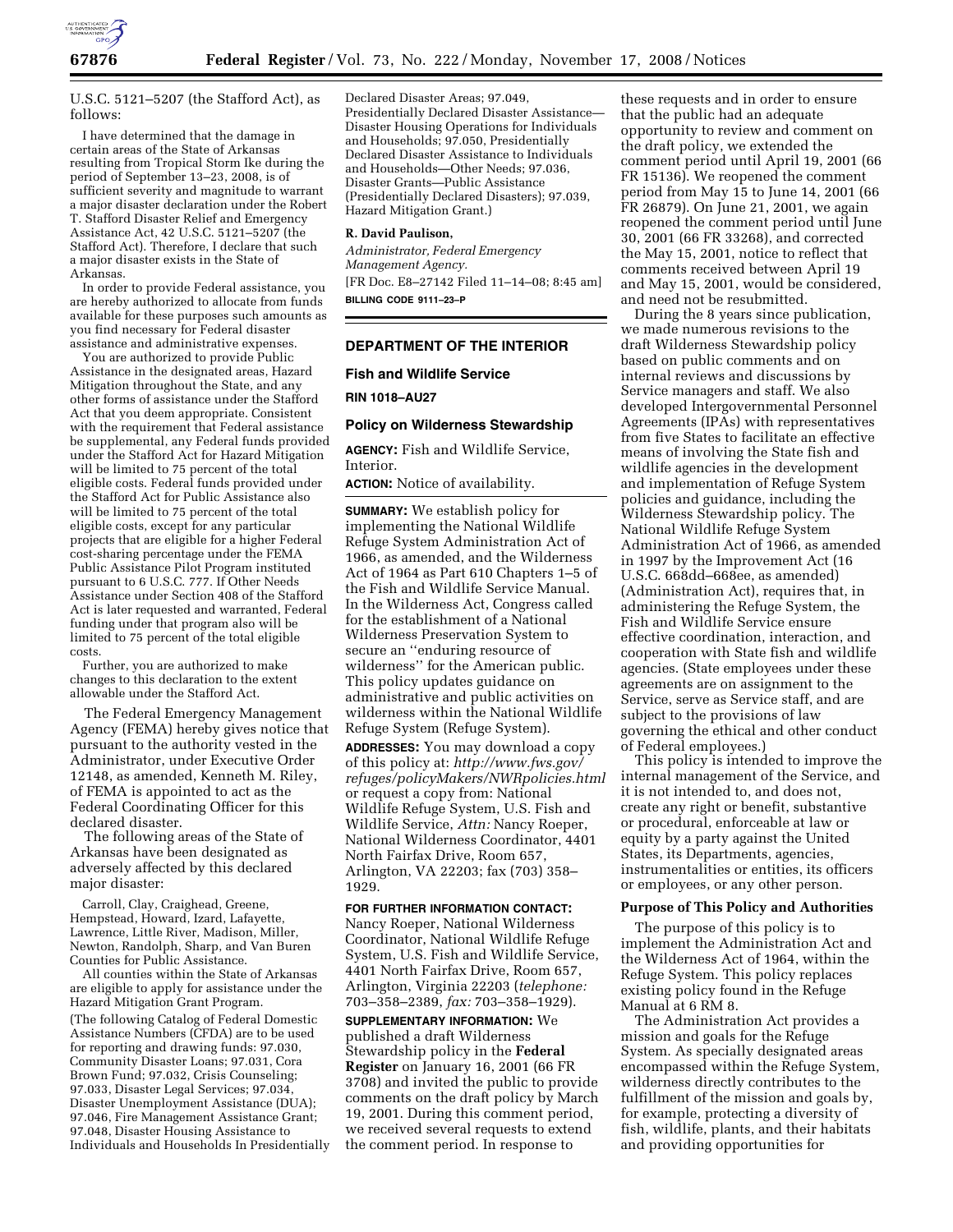compatible wildlife-dependent recreation.

The Wilderness Act of 1964 (16 U.S.C. 1131–1136) provides the basis for wilderness protection of the Refuge System. It clearly establishes that, as we carry out the Service mission, the Refuge System mission and goals, and the individual refuge establishing purposes in areas designated as wilderness, we do so in a way that preserves wilderness character. This policy gives refuge managers uniform direction and procedures for making decisions regarding conservation and uses of the Refuge System wilderness areas and incorporates provisions of the Administration Act. The policy prescribes how the refuge manager preserves the character and qualities of designated wilderness while managing for refuge establishing purpose(s), maintaining outstanding opportunities for solitude or a primitive and unconfined type of recreation, and conducting minimum requirements analyses before taking any action in wilderness.

### **United States Border Security**

The Department of Homeland Security (DHS) has waived all of the requirements of a number of Federal statutes, including the Administration Act and the Wilderness Act, with respect to the construction of roads and fixed and mobile barriers in areas of high illegal entry in the vicinity of the southwestern U.S. border. See 73 FR 19078 (April 8, 2008). None of the provisions of the Wilderness Act or the Service's policy on wilderness Stewardship apply to the activities determined by DHS to fall within the waiver. However, there may be other activities related to border security that are geographically removed from the areas of high illegal entry which are not covered by the DHS waiver. Where such an activity is proposed to be located within designated wilderness in the Refuge System and is a generally prohibited use under the Wilderness Act, the Service will conduct minimum requirement analyses. This will determine whether the proposed activities are necessary to administer the area as wilderness and to accomplish the purposes of the refuge, including Wilderness Act purposes.

### **Policy Summary**

For clarity, we reorganized the content of the policy from seven chapters, as first published in 2001, into five chapters as explained in more detail in ''Summary of Comments and Changes to the Final Policy.'' It is now organized as follows:

Chapter 1 identifies our priorities in implementing the policy, establishes the responsibility for wilderness stewardship, defines terms, describes the broad framework within which we manage wilderness, discusses the philosophical underpinnings of wilderness, and requires compliance with the requirements of the Wilderness Act. It also establishes a process for conducting minimum requirement analyses and establishes training requirements for specific Service employees.

Chapter 2 addresses general administration, natural and cultural resource management, and public use management in wilderness. It clarifies the circumstances under which generally prohibited uses (temporary roads, motor vehicles, motorized equipment, motorboats, mechanical transport, landing of aircraft, structures, and installations) may be necessary for wilderness preservation. It addresses commercial uses, research, and public access. It affirms that we will generally not modify ecosystems, species population levels, or natural processes in refuge wilderness unless doing so maintains or restores biological integrity, diversity, or environmental health that has been degraded or is necessary to protect or recover threatened or endangered species. It describes how we respond to wildland fires and how we may use prescribed fire. It also explains that in wilderness areas, we will emphasize providing opportunities for solitude or a primitive and unconfined type of recreation. Appropriate recreational uses in wilderness include the six wildlifedependent recreational uses (hunting, fishing, wildlife observation and photography, and environmental education and interpretation) identified in the Improvement Act if they are compatible and do not involve generally prohibited uses. The chapter also addresses special needs for persons with disabilities.

Chapter 3 provides guidance on developing wilderness stewardship plans (WSP). The WSP is a step-down management plan that provides detailed strategies and implementation schedules for meeting the broader wilderness goals and objectives identified in the refuge comprehensive conservation plan. The WSP also includes minimum requirement analyses for all refuge management activities and compatibility

determinations for refuge uses in the wilderness area.

Chapter 4 describes the three-part process we follow in conducting wilderness reviews in accordance with the refuge planning process outlined in the planning policy (602 FW 1, 3, and 4). We conduct an inventory to identify areas that meet the basic definition of wilderness and carry out a study to evaluate all the values, resources, and uses within the area. The findings of the study determine whether we will recommend an area for designation as wilderness.

Chapter 5 addresses special provisions of the Alaska National Interest Lands Conservation Act (ANILCA) (16 U.S.C. 4lOhh-3233, 43 U.S.C. 1602–1784) for wilderness stewardship in Alaska. The chapter consolidates and adds to the provisions that were scattered throughout the policy in the previous draft.

### **Summary of Comments and Changes to the Final Policy**

We received approximately 4,130 comment letters in response to the 2001 publication in the **Federal Register**. The comments were from Federal, State, and local government agencies; nongovernmental organizations; and individuals. Some comments addressed specific elements in the draft policy, while many comments expressed general support without addressing specific elements. We considered all of the information and recommendations for improvement included in the comments and made appropriate changes to the draft policy.

In general, we combined chapters 1 and 2 of the proposed policy into chapter 1 (General Overview); combined chapters 3, 4, and 5 of the proposed policy into chapter 2 (Wilderness Administration and Resource Stewardship); renumbered chapter 6 as chapter 3 (Wilderness Stewardship Planning); and renumbered chapter 7 as chapter 4 (Wilderness Review and Evaluation). We added a new chapter 5 to cover special provisions for wilderness in Alaska, which were scattered throughout the draft policy.

## **Key to Changes From the 2001 Draft Policy to the Final Policy**

The following table compares the format of the 2001 draft and final policies. The table lists each section in chapters 1–5 of the final policy and indicates whether the section is new or where the information was located in the 2001 draft policy.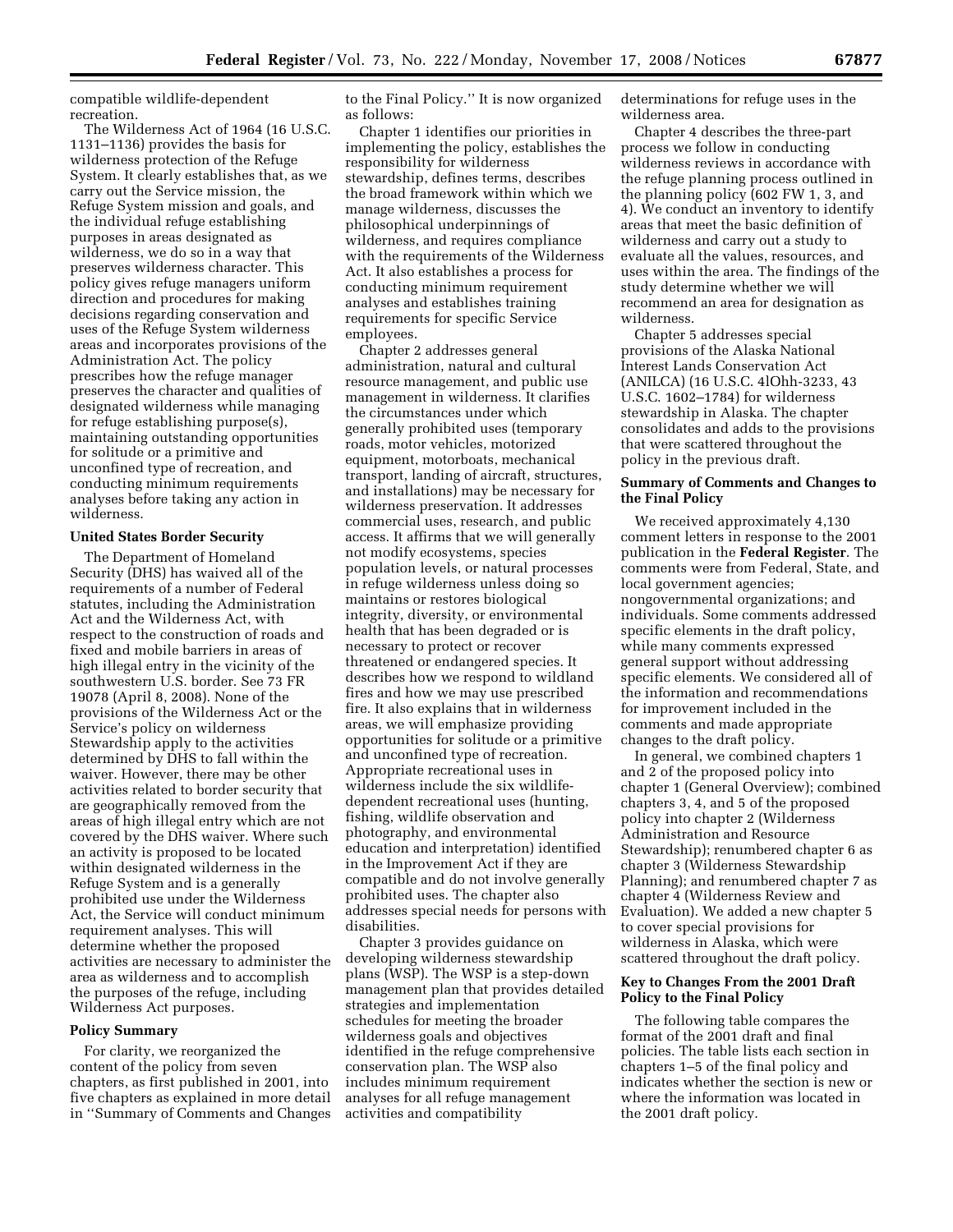| Final policy                                                                                                                                                                                                                                     | 2001 Draft policy          |  |
|--------------------------------------------------------------------------------------------------------------------------------------------------------------------------------------------------------------------------------------------------|----------------------------|--|
| <b>Chapter 1</b><br><b>General Overview of Wilderness Stewardship Policy</b>                                                                                                                                                                     |                            |  |
| What is the purpose of Part 610 and this chapter?<br>1.1                                                                                                                                                                                         | 1.1.                       |  |
| 1.2 What does this chapter cover?                                                                                                                                                                                                                | 1.2.                       |  |
| 1.3 What are the authorities for this policy?                                                                                                                                                                                                    | 1.3.                       |  |
| 1.4 What are the priorities in implementing this policy?                                                                                                                                                                                         | New.                       |  |
| 1.5 What do these terms mean?<br>1.6 Who is responsible for wilderness stewardship in the Service?                                                                                                                                               | 1.6.<br>1.4.               |  |
| 1.7 What is wilderness?                                                                                                                                                                                                                          | New.                       |  |
| 1.8 What are the purposes of the Wilderness Act?                                                                                                                                                                                                 | 2.7.                       |  |
| 1.9 What is the National Wilderness Preservation System (NWPS)?                                                                                                                                                                                  | New.                       |  |
| 1.10 How does the Service coordinate stewardship of the NWPS with other Federal agencies?                                                                                                                                                        | 2.19.                      |  |
| How does the Service coordinate wilderness stewardship with State fish arid wildlife agencies?<br>1.11                                                                                                                                           | 1.5.                       |  |
| What is the broad framework the Service uses to administer wilderness?<br>1.12                                                                                                                                                                   | 2.4.                       |  |
| 1.13 What is wilderness character?<br>What are the principles for administering wilderness?<br>1.14                                                                                                                                              | 2.5.<br>2.6.               |  |
| 1.15 What is the relationship between wilderness stewardship and compatibility?                                                                                                                                                                  | New.                       |  |
| What activities does the Service prohibit in wilderness?<br>1.16                                                                                                                                                                                 | 2.9, 2.11.                 |  |
| 1.17 How do refuge managers accomplish both the establishing purpose(s) of a refuge and the purposes of the Wil-                                                                                                                                 | 2.8.                       |  |
| derness Act?                                                                                                                                                                                                                                     |                            |  |
| 1.18 How does the Service determine if a proposed refuge management activity is the minimum requirement for ad-<br>ministering the area as wilderness and necessary to accomplish the purposes the refuge, including Wilderness Act<br>purposes? | 2.10, 2.15.                |  |
| 1.19 When must the Refuge System conduct a minimum requirement analysis?                                                                                                                                                                         | 2.14.                      |  |
| 1.20 Who makes minimum requirement decisions?                                                                                                                                                                                                    | 2.16.                      |  |
| 1.21 What is the relationship of the Minimum Requirement Analysis to the requirements of the National Environ-<br>mental Policy Act?                                                                                                             | New.                       |  |
| What effects do emergencies have on the uses generally prohibited by the Wilderness Act?<br>1.22                                                                                                                                                 | 2.13.                      |  |
| 1.23 What effect does the Department of Homeland Security waiver of the Administration Act and the Wilderness Act                                                                                                                                | New.                       |  |
| have on the uses generally prohibited by the Wilderness Act?                                                                                                                                                                                     |                            |  |
| 1.24 What are the training requirements for Refuge System staff?<br>1.25 What are the training requirements for Endangered Species and fisheries and Habitat Conservation staff?                                                                 | 1.7.<br>1.8.               |  |
| When should State employees attend wilderness training?<br>1.26                                                                                                                                                                                  | 1.9.                       |  |
| <b>Chapter 2 Wilderness Administration and Resource Stewardship</b>                                                                                                                                                                              |                            |  |
|                                                                                                                                                                                                                                                  |                            |  |
| What is the purpose of this chapter?<br>2.1<br>2.2 What does this chapter cover?                                                                                                                                                                 | 3.1.<br>3.2.               |  |
| 2.3 What are the authorities that directly affect wilderness stewardship on Service lands?                                                                                                                                                       | 3.3.                       |  |
| 2.4 What is the Service's general policy for wilderness administration and the stewardship of natural and cultural re-                                                                                                                           | 3.4.                       |  |
| sources in wilderness?                                                                                                                                                                                                                           |                            |  |
| 2.5 Can the Service allow structures and installations in wilderness?                                                                                                                                                                            | 3.5A., 4.13.               |  |
| 2.6 Can the Service allow roads and trails in wilderness?                                                                                                                                                                                        | $3.5B.$ and C., $4.13H.$   |  |
| 2.7 Can the Service allow use of motorized vehicles, motorized equipment, and mechanical transport in wilderness?                                                                                                                                | 3.5D.                      |  |
| 2.8 Can the Service manage aircraft use in and over wilderness?<br>2.9 How does wilderness designation affect existing private rights?                                                                                                           | 3.6A., 4.6E.               |  |
| 2.10 Can the Service authorize access through wilderness to non-Federal land where rights to access do not exist?                                                                                                                                | New.<br>3.5E.              |  |
| 2.11 Can the Service authorize rights-of-way in wilderness?                                                                                                                                                                                      | 3.5G.                      |  |
| 2.12<br>Can the Service authorize commercial enterprises and services in wilderness?                                                                                                                                                             | 3.5F.                      |  |
| 2.13<br>How does the Service manage permits for commercial services?                                                                                                                                                                             | 3.5F.                      |  |
| Can the Service authorize mineral exploration and development activities in wilderness areas?<br>2.14                                                                                                                                            | 3.5H.                      |  |
| Will the Service propose names for geographic features in wilderness?<br>2.15                                                                                                                                                                    | 3.51.                      |  |
| How does the Service conserve wildlife and habitat in 2.12, wilderness?<br>2.16                                                                                                                                                                  | 3.6C.                      |  |
| 2.17<br>Can the Service introduce, transplant, or stock fish, wildlife, and plants in wilderness?                                                                                                                                                | $3.6C(3)$ .<br>$3.6C(2)$ . |  |
| 2.18<br>Can the Service use livestock grazing as a refuge management economic activity?<br>Can the Service control invasive species, pests, and diseases in wilderness?<br>2.19                                                                  | $3.6C(4)$ .                |  |
| Can the Service control predation in wilderness?<br>2.20                                                                                                                                                                                         | $3.6C(6)$ .                |  |
| What is the Service's general policy for managing wilderness fires?<br>2.21                                                                                                                                                                      | 5.4.                       |  |
| Can the Service manage wildland fire in wilderness?<br>2.22                                                                                                                                                                                      | 5.5.                       |  |
| Can the Service use prescribed fire in wilderness?<br>2.23                                                                                                                                                                                       | 5.6.                       |  |
| How does the Service accomplish emergency stabilization and rehabilitation in wilderness following a wildfire?<br>2.24                                                                                                                           | New.                       |  |
| How does the Service protect air resources in wilderness?<br>2.25                                                                                                                                                                                | 3.6.D                      |  |
| 2.26 How does the Service protect natural night skies and natural soundscapes in wilderness?<br>2.27<br>How does the Service conduct research in wilderness?                                                                                     | New.<br>3.6.A.             |  |
| 2.28<br>How does the Service conduct inventory and monitoring 3.6.B, activities in wilderness?                                                                                                                                                   | 4.12.                      |  |
| 2.29<br>How does the Service protect cultural resources in wilderness?                                                                                                                                                                           | 3.7.                       |  |
| What are the Service's general public use guidelines 4.4, for wilderness?<br>2.30                                                                                                                                                                | 4.5.                       |  |
| What types of public uses does the Service prohibit in wilderness?<br>2.31                                                                                                                                                                       | 4.6.                       |  |
| 2.32<br>Can the Service allow use and grazing of recreational pack and saddle stock in wilderness?                                                                                                                                               | 4.6.C.                     |  |
| How does the Service address visitor safety in wilderness?<br>2.33                                                                                                                                                                               | 4.9.                       |  |
| How does the Service enhance solitude or opportunities for primitive and unconfined recreation in wilderness?<br>2.34<br>How can the Service best preserve a quality wilderness experience as well as the wilderness itself?<br>2.35             | 4.8.<br>4.7.               |  |
| How does the Service inform and educate the public about wilderness?<br>2.36                                                                                                                                                                     | 4.10.                      |  |

2.37 What is the Leave No Trace (LNT) program? 2.17, 4.11.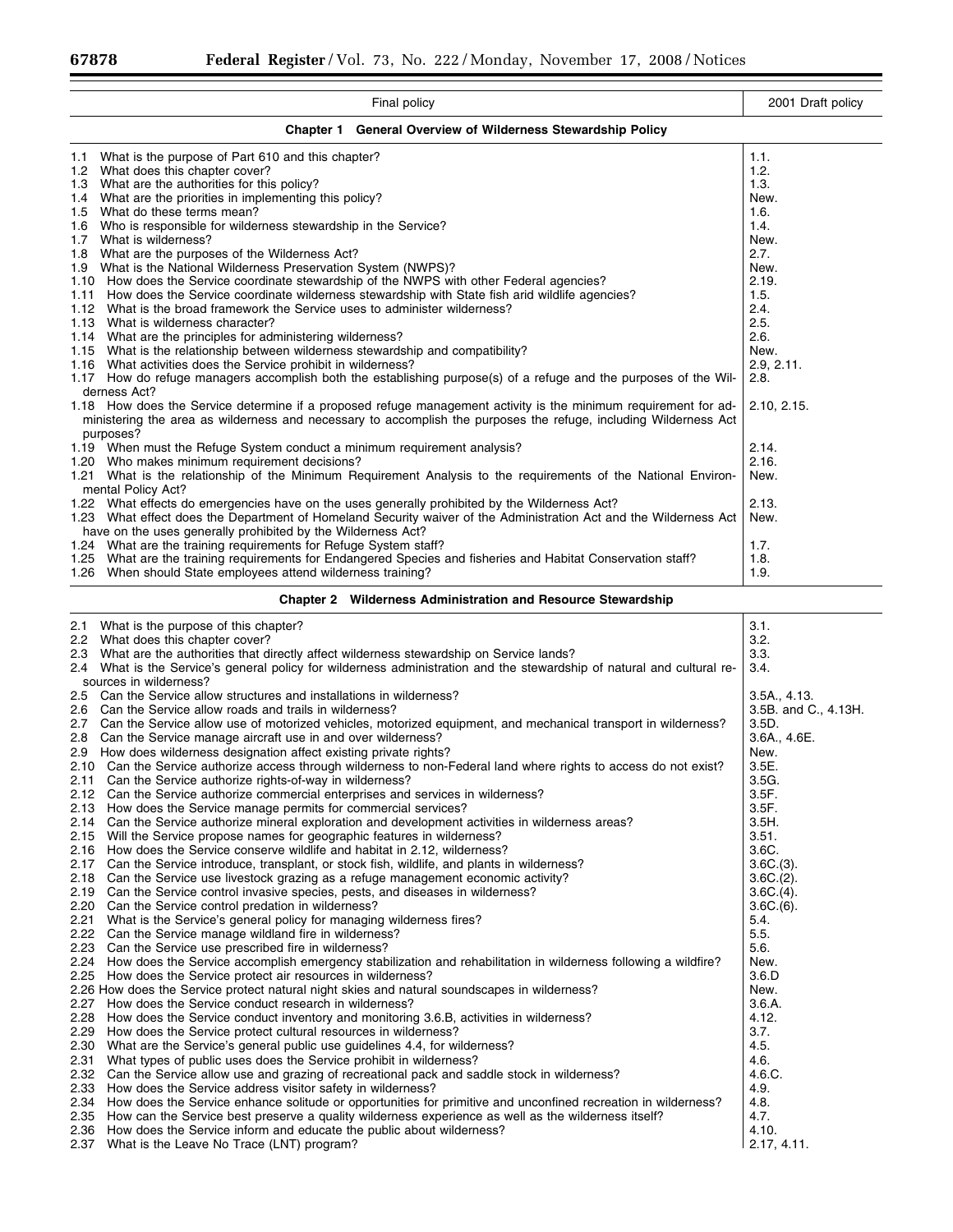| Final policy                                                                                | 2001 Draft policy |
|---------------------------------------------------------------------------------------------|-------------------|
| 2.38 How does the Service address special needs for people with disabilities in wilderness? | -4.14.            |

# **Chapter 3 Wilderness Stewardship Planning**

| 6.1.<br>6.2.<br>6.3. |
|----------------------|
|                      |
|                      |
|                      |
| 6.4, 6.5.            |
| 6.6.                 |
| New.                 |
| New.                 |
| 6.7.                 |
| New.                 |
|                      |
| 6.8.                 |
| 6.9.                 |
| 6.10.                |
| 6.11.                |
| 6.12.                |
|                      |
|                      |

# **Chapter 4 Wilderness Review and Evaluation**

|      | 4.1 What is the purpose of this chapter?                                                                                  | 7.1.      |
|------|---------------------------------------------------------------------------------------------------------------------------|-----------|
|      | 4.2 What does this chapter cover?                                                                                         | 7.2.      |
|      | 4.3 What are the authorities that directly affect wilderness reviews and management of WSAs, recommended wilder-          | 7.3.      |
|      | ness, and proposed wilderness on Service lands?                                                                           |           |
|      | 4.4 What is a wilderness review?                                                                                          | 7.4.      |
|      | 4.5 When should the Service conduct a wilderness review?                                                                  | 7.5, 7.7. |
|      | 4.6 How do wilderness reviews relate to acquisition planning?                                                             | 7.6.      |
|      | 4.7 How does the Service identify WSAs in the wilderness inventory?                                                       | 7.8.      |
|      | 4.8 How does the Service evaluate the size criteria to identify a WSA during inventory?                                   | 7.9.      |
|      | 4.9 How does the Service evaluate the naturalness criteria to identify a WSA during inventory?                            | 7.10.     |
|      | 4.10 How does the Service evaluate outstanding opportunities for solitude or a primitive and unconfined type of recre-    | 7.11.     |
|      | ation during inventory?                                                                                                   |           |
|      | 4.11 Must an area contain ecological, geological, or other features of scientific, educational, scenic, or historic value | 7.12.     |
|      | to qualify as a WSA?                                                                                                      |           |
|      | 4.12 What factors does the Service consider when conducting a wilderness study?                                           | 7.13.     |
|      | 4.13 In the wilderness study, how does the Service evaluate whether a WSA can be effectively managed as wilder-           | New.      |
|      | ness?                                                                                                                     |           |
|      | 4.14 What is the relationship between the wilderness study conclusions and the final CCP decisions?                       | New.      |
|      | 4.15 What level of NEPA documentation does the Service require for wilderness proposals?                                  | New.      |
|      | 4.16 How does the Service involve stakeholders in wilderness reviews?                                                     | New.      |
| 4.17 | What is the process for the Director's review and approval of wilderness recommendations in CCPs?                         | 7.14.     |
|      | 4.18 What is included in the wilderness study report?                                                                     | 7.15.     |
|      | 4.19 What additional documents does the Service need to prepare for Secretarial approval of the wilderness rec-           | 7.16.     |
|      | ommendation?                                                                                                              |           |
|      | 4.20 What are the steps for forwarding or reporting the Service's wilderness recommendations?                             | 7.14.     |
| 4.21 | What is the Service's general policy for managing WSAs?                                                                   | 7.17.     |
|      | 4.22 What is the Service's general policy for managing recommended wilderness?                                            | New.      |
|      | 4.23 What is the Service's general policy for managing proposed wilderness?                                               | 7.18.     |

# **Chapter 5 Special Provisions for Alaska Wilderness**

| What is the purpose of this chapter?<br>5.1                                                                                                                                              | New.                                  |
|------------------------------------------------------------------------------------------------------------------------------------------------------------------------------------------|---------------------------------------|
| 5.2 What does this chapter cover?                                                                                                                                                        | New.                                  |
| 5.3 How do the other chapters in the Service's wilderness policy (610 FW 1-4) apply to Alaska wilderness?                                                                                | 1.2, 2.2, 3.2, 4.2, 5.2,<br>6.2, 7.2. |
| 5.4 How do the special provisions of ANILCA affect the need for a minimum requirement analysis (MRA) for pro-<br>posed refuge management activities and facilities in Alaska wilderness? | 2.IIA., 3.5A.(3), 3.5D.               |
| 5.5 What special provisions apply to public access for traditional activities and travel to and from villages and home-<br>sites?                                                        | $3.5E(2)$ .                           |
| 5.6 What special provisions apply to access to inholdings in Alaska wilderness areas?                                                                                                    | $3.5E.(1)$ .                          |
| What special provisions apply to public access to subsistence resources?<br>5.7                                                                                                          | 2.18.                                 |
|                                                                                                                                                                                          |                                       |
| What special provisions apply to authorization of temporary access to non-Federal lands?<br>5.8                                                                                          | New.                                  |
| 5.9 What special provisions apply to helicopter access in Alaska wilderness areas?                                                                                                       | New.                                  |
| 5.10 What special provisions apply to rights-of-way for transportation and utility systems in and across Alaska wilder-                                                                  | 3.5G.                                 |
| ness areas?                                                                                                                                                                              |                                       |
| 5.11 What special provisions apply to assessment, exploration, and development of mineral resources on Alaska wil-<br>derness areas?                                                     | $3.5H(1)$ .                           |
| 5.12 Does the Service allow the use of motorized equipment in Alaska wilderness areas?                                                                                                   | 3.5D.                                 |
| What provisions apply to commercial enterprises and services in Alaska wilderness areas?<br>5.13                                                                                         | 3.5F.                                 |
| 5.14 What special provisions apply to management of structures and installations in Alaska wilderness areas?                                                                             | $3.5A$ .                              |

٠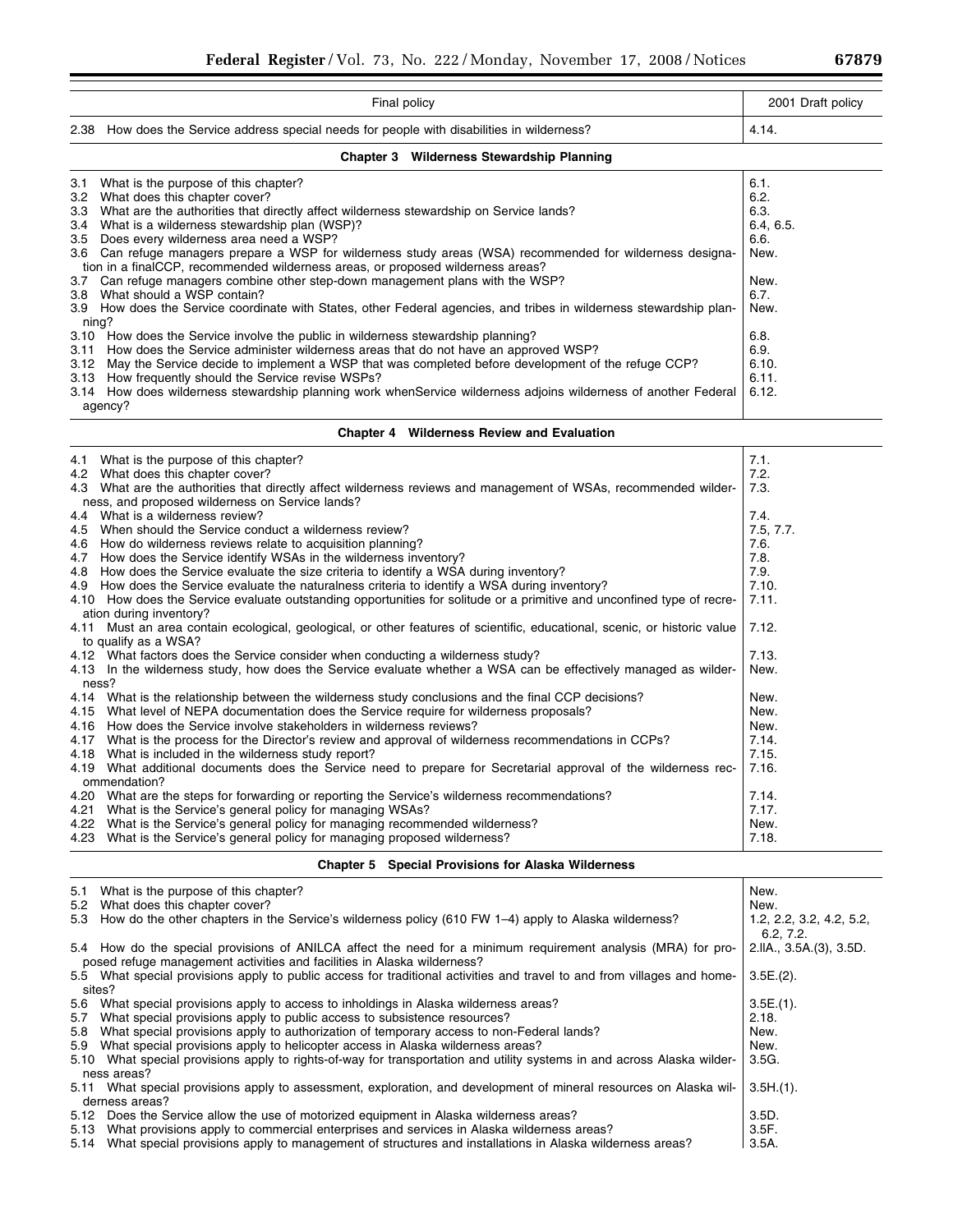| Final policy                                                                                                                                                                                                                                                                                                                           | 2001 Draft policy    |
|----------------------------------------------------------------------------------------------------------------------------------------------------------------------------------------------------------------------------------------------------------------------------------------------------------------------------------------|----------------------|
| 5.15 What temporary facilities and equipment related to the taking of fish and wildlife does the Service authorize in<br>Alaska wilderness areas?                                                                                                                                                                                      | 1.6W., 3.5F.(I).     |
| 5.16 What special provisions apply to management of fish populations on Alaska wilderness areas?<br>5.17 Does the Service conduct wilderness reviews of refuge lands in Alaska?<br>5.18 What is the Service's general policy for managing wilderness study areas (WSAs), recommended wilderness,<br>and proposed wilderness in Alaska? | New.<br>New.<br>New. |

Required Determinations.

Regulatory Planning and Review. The Office of Management and Budget (OMB) has determined that this policy is significant and has reviewed this policy under Executive Order 12866 (E.O. 12866). OMB bases its determination upon the following four criteria:

(a) Whether the policy will have an annual effect of \$100 million or more on the economy or adversely affect an economic sector, productivity, jobs, the environment, or other units of the government.

(b) Whether the policy will create inconsistencies with other Federal agencies' actions.

(c) Whether the policy will materially affect entitlements, grants, user fees, loan programs, or the rights and obligations of their recipients.

(d) Whether the policy raises novel legal or policy issues.

Regulatory Flexibility Act. Under the Regulatory Flexibility Act (as amended by the Small Business Regulatory Enforcement Fairness Act {SBREFA} of 1996) (5 U.S.C. 601, *et seq.*), whenever a Federal agency is required to publish a notice of rulemaking for any proposed or final policy, it must prepare and make available for public comment a regulatory flexibility analysis that describes the effect of the policy on small entities (*i.e.*, small businesses, small organizations, and small government jurisdictions). However, no regulatory flexibility analysis is required if the head of an agency certifies that the policy would not have a significant economic impact on a substantial number of small entities. Thus, for a regulatory flexibility analysis to be required, impacts must exceed a threshold for ''significant impact'' and a threshold for a ''substantial number of small entities.'' See 5 U.S.C. 605(b). SBREFA amended the Regulatory Flexibility Act to require Federal agencies to provide a statement of the factual basis for certifying that a policy would not have a significant economic impact on a substantial number of small entities.

This policy is administrative, legal, technical, and procedural in nature and provides updated instructions for the maintenance of wilderness areas on the

National Wildlife Refuge System. This policy does not increase the types of recreation allowed on the System but establishes an emphasis on the characteristics desired for a wilderness experience. As a result, there may be opportunities for an increase in wilderness experiences on national wildlife refuges with designated wilderness areas. The changes in the wilderness areas are likely to increase visitor activity on these national wildlife refuges.

From 1999 to 2003, the number of wilderness visitors averaged 501,147 visitors annually, comprising about 1.3 percent of all refuge visitors. There are insufficient data to provide more than broad estimates about the effects of this updated policy on public use of wilderness areas on national wildlife refuges. The Service expects that refuges that improve the quality of their wilderness areas, and thereby increase the opportunities for high-quality wilderness experiences, will see an increase in public use. With this policy, the Service estimates that on balance there will be up to a 10 percent increase in the public's use of wilderness areas on refuges. Thus, we expect an increase of approximately 50,115 wilderness visitors annually.

New recreational user days generate expenditures associated with recreational activities on refuges' wilderness areas. Due to the unavailability of site-specific expenditure data, we use the national estimates from the 2006 National Survey of Fishing, Hunting, and Wildlife Associated Recreation to identify expenditures for food and lodging, transportation, and other incidental expenses. Using the average trip-related expenditures for fishing, hunting, and wildlife watching activities with the maximum expected additional participation on the Refuge System yields approximately \$1.8 million in wilderness-related expenditures (50,115  $\text{days} \times \$35.35 \text{ per day}.$ 

By having ripple effects throughout the economy, these direct expenditures are only part of the economic impact of wilderness recreation. Using an average national impact multiplier for hunting and fishing activities (2.72) derived from the reports ''Economic Importance

of Hunting in America'' and ''Sportfishing in America'' for the estimated increase in direct expenditures yields a total economic impact of approximately \$4.8 million (2007 dollars) (Southwick Associates, Inc., 2007). (Using a local impact multiplier would yield more accurate and smaller results. However, we employed the national impact multiplier due to the difficulty in developing local multipliers for each specific region.)

Since we know that most of the fishing and hunting occurs within 100 miles of a participant's residence, then it is unlikely that most of this spending would be ''new'' money coming into a local economy; therefore, this spending would be offset with a decrease in some other sector of the local economy. The net gain to the local economies would be no more than \$4.8 million, and most likely considerably less. Since 80 percent of the participants travel less than 100 miles to engage in hunting and fishing activities, their spending patterns would not add new money into the local economy. Furthermore, the probability of all refuges with wilderness programs being upgraded to true wilderness characteristics, as defined by Congress, is very low. Resource constraints have kept these refuges from upgrading wilderness experiences and it is unlikely that this updated policy will cause all refuges with wilderness designation to upgrade their programs immediately. As a result, the real impact would be on the order of \$964,000 annually.

Many small businesses within the retail trade industry (such as hotels, gas stations, taxidermy shops, bait and tackle shops, etc.) may benefit from increased refuge visitation. A large percentage of these retail trade establishments near the refuges most likely qualify as small businesses. We expect that the incremental recreational opportunities will be scattered across the refuges that offer wilderness recreational opportunities, and so we do not expect that the policy will have a significant economic effect (benefit) on a substantial number of small entities in any region or nationally.

With the small increase in overall spending anticipated from this policy, it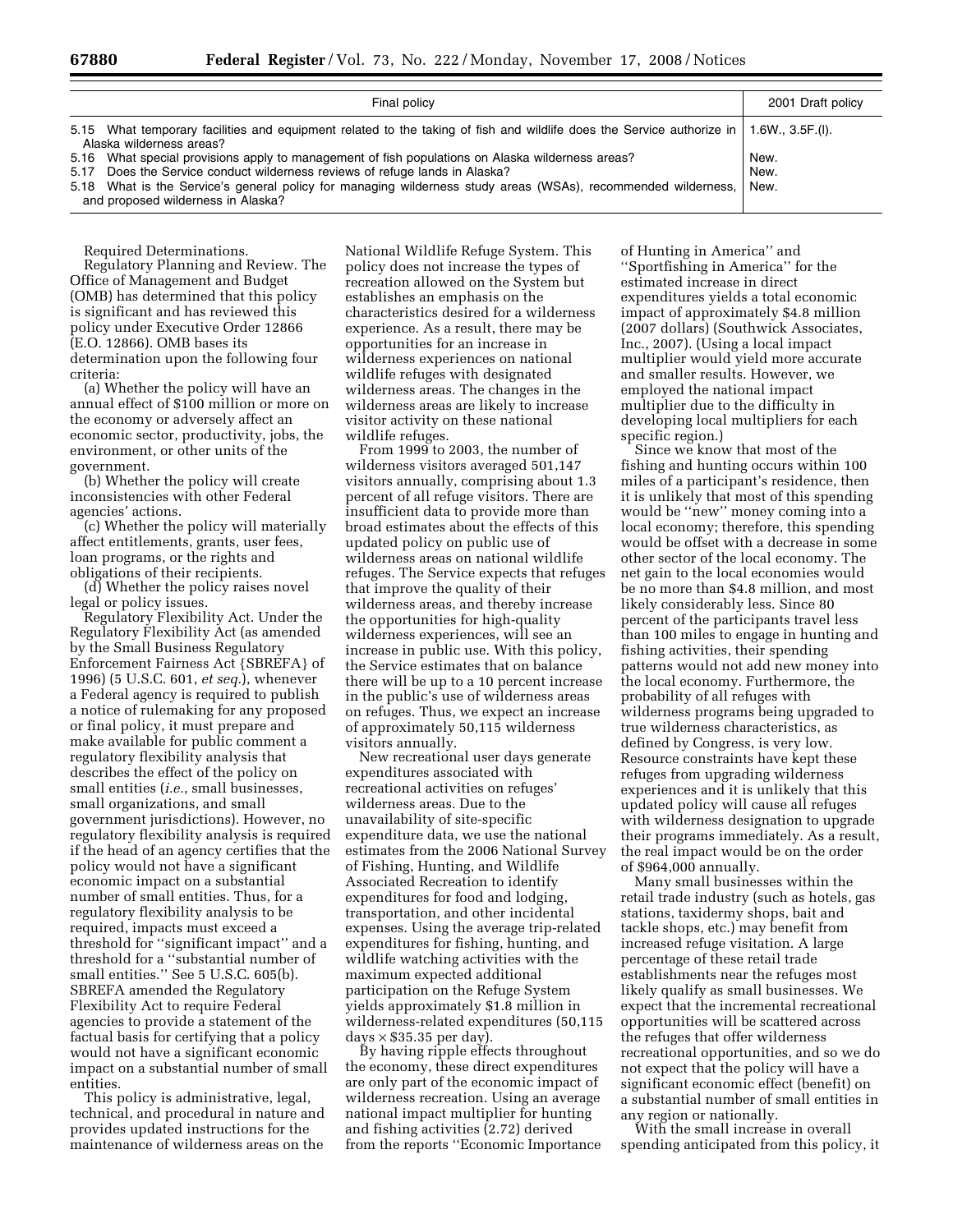is unlikely that a substantial number of small entities will have more than a small benefit from the increased spending near the affected refuges. Therefore, we certify that this policy will not have a significant economic effect on a substantial number of small entities as defined under the Regulatory Flexibility Act (5 U.S.C. 601 *et seq.*). An initial/final Regulatory Flexibility Analysis is not required. Accordingly, a Small Entity Compliance Guide is not required.

Small Business Regulatory Enforcement Fairness Act. The policy is not a major policy under 5 U.S.C. 804(2), the Small Business Regulatory Enforcement Fairness Act. This policy:

a. Does not have an annual effect on the economy of \$100 million or more. The addition of some wilderness experience opportunities at refuges would generate expenditures by wilderness participants with an economic impact estimated at \$964,000 million per year. Consequently, the maximum benefit of this policy for businesses both small and large would not be sufficient to make this a major policy. The impact would be scattered across the country and would most likely not be significant in any local area.

b. Will not cause a major increase in costs or prices for consumers, individual industries, Federal, State, or local government agencies, or geographic regions. This policy will have a small effect on the expenditures of new participants for wilderness opportunities of Americans. Under the assumption that all wilderness opportunities would be of high quality, participants would be attracted to the refuge system. If the refuge were closer to the participant's residence than alternative sources of wilderness experiences then a reduction in travel costs would occur and benefit the participants. The Service does not have information to quantify this reduction in travel cost but has to assume that since most people travel less than 100 miles to hunt and fish, that the reduced travel cost would be small for the additional days of wilderness activities generated by this policy. This policy is not expected to significantly affect the supply or demand for wilderness opportunities in the U.S. and therefore should not affect prices for equipment and supplies, or the retailers that sell equipment. Refuge system wilderness opportunities account for a small portion of the wilderness opportunities available in the contiguous United States.

c. Does not have significant adverse effects on competition, employment,

investment, productivity, innovation, or the ability of U.S. based enterprises to compete with foreign-based enterprises. Because this policy represents such a small proportion of wildlife related recreational spending, there will be no measurable economic effect on the wildlife-dependent industry which has annual sales of equipment and travel expenditures of \$72 billion nationwide. Refuge visitors averaged 501,147 visits to refuges for wilderness activities from 1999 to 2003 compared to 37.1 million visitors for all activities on refuge system lands. This policy seeks to preserve wilderness characteristics for those participants who want this experience and is aimed at providing guidance to Federal managers in establishing quality programs where the opportunity exists for wilderness programs. Refuges that have or establish wilderness programs may hire additional staff from the local community to assist with the programs but this would not be a significant increase with a total of 66 refuges participating. Consequently, there is no significant employment or small business effects.

Unfunded Mandates Reform Act. In accordance with the Unfunded Mandates Reform Act (2 U.S.C. 1501, *et seq.*):

a. This policy will not ''significantly or uniquely'' affect small governments. A Small Government Agency Plan is not required. See B(1)(a).

b. This policy will not produce a Federal mandate of \$100 million or greater in any year, *i.e.*, it is not a ''significant regulatory action'' under the Unfunded Mandates Reform Act. V Takings. In accordance with Executive Order 12630, the policy does not have significant takings implications. A takings implication assessment is not required. This policy will not change the ability of inholders to access their property, although it may affect the way in which they may access it. Depending on the specifics of the easements of record, outstanding rights-of-way, enabling legislation, or other rights granted by law, inholders may be required to modify their modify their: routes of entry so that access will be through a non-wilderness area; method of access, and use non-motorized means; or time of entry, to disturb the fewest wilderness users.

Federalism. As discussed in B(1)a, this policy does not have significant Federalism effects to warrant the preparation of a Federalism Assessment under Executive Order 12612. This policy will not have substantial direct effects on the States, in their relationship between the Federal

Government and the States, or on the distribution of power and responsibilities among the various levels of government.

Civil Justice Reform. In accordance with Executive Order 12988, it has been determined that the policy does not unduly burden the judicial system and meets the requirements of sections 3(a) and 3(b)(2) of the Order. The policy will clarify established policy and result in better understanding of the policies by refuge wilderness visitors.

Paperwork Reduction Act. This policy does not require any information collection from 10 or more parties and a submission under the Paperwork Reduction Act of 1995 is not required.

National Environmental Policy Act. We have analyzed this policy in accordance with the criteria of the National Environmental Policy Act and 40 CFR 1508. This policy does not constitute a major Federal action significantly affecting the quality of the human environment. This policy is administrative, legal, technical, and procedural in nature and provides updated instructions for the stewardship of wilderness areas on the National Wildlife Refuge System. The environmental effects are too speculative or conjectural to lend themselves to meaningful analysis and will later be subjected to the NEPA process on a case-by-case basis. Extraordinary circumstances may exist for individual actions that may occur in implementing this policy that would constitute an exception to the categorical exclusion of the policy as a whole. Again, those individual actions will be subject to future NEPA analysis. An environmental assessment is not required at this time. (See B(1)d.)

Wilderness stewardship plans will need to be developed for all refuges with wilderness. These plans will either be incorporated directly into refuge comprehensive conservation plans or as step-down management plans, pursuant to our refuge planning guidance in 602 FW 1–3. We prepare these plans in compliance with section 102(2)(C) of NEPA, and the Council on Environmental Quality's regulations for implementing NEPA in 40 CFR parts 1500–1508. We invite the affected public to participate in the review, development, and implementation of these plans.

Government-to-Government Relationship with Tribes. In accordance with the President's memorandum of April 29, 1994, ''Government-to-Government Relations with Native American Tribal Governments'' (59 FR 22951) and 512 DM 2 we have evaluated possible effects on Federally-recognized